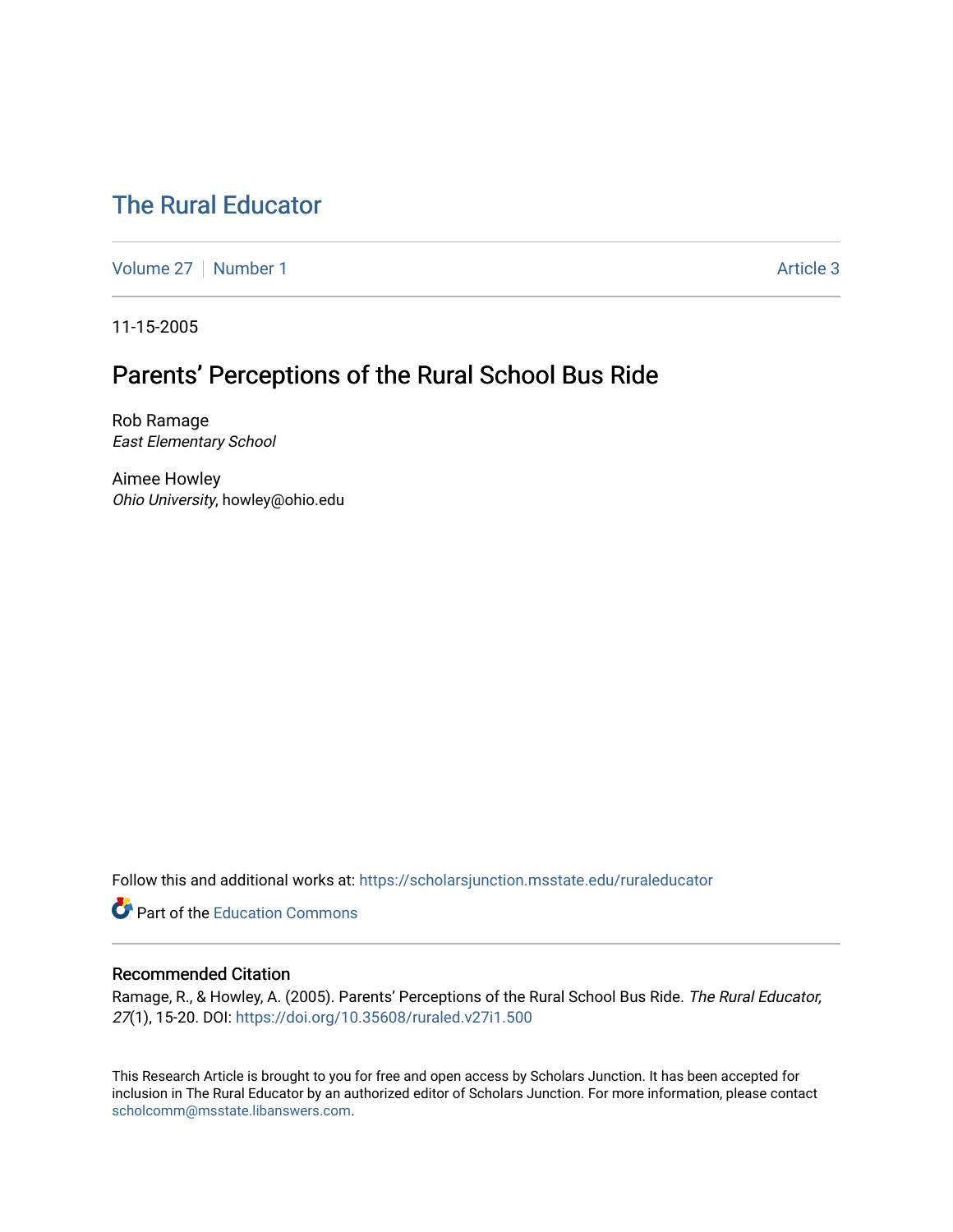## **Parents' Perceptions of the Rural School Bus Ride**

### **Rob Ramage**

*East Elementary School Logan, OH* 

#### **Aimee Howley**

*Ohio University* 

*This article reports findings from a study of the perceptions of parents about the experience of long bus rides on their children. Twenty-six parents, whose homes were located on the longest bus route in a rural Midwestern school district, provided interviews regarding the experiences of a total of 37 students. In the analysis of the interview data, three themes emerged: (1) atmosphere on the bus, (2) length of the bus ride, and (3) safety. Notably parents expressed*  concerns about the fact that long bus rides exposed their young children to the unsuitable language and behavior of *older students* 

#### **Background**

The busing of children to public schools is something we now take for granted, but not too long ago it was introduced as one of several reforms positioned to modernize the schooling that children received. Along with school consolidation, standardization of requirements for teacher credentialing, and various other efficiency measures, school busing enabled schools to become larger, more uniform, and more easily monitored by state regulatory agencies (Haas & Nachtigal, 1998). From the time of its introduction into the daily experiences of children, school busing as a technique for consolidating and modernizing schools has hardly been studied. Nor have its effects on children been systematically examined.

When busing of students has been at issue in school districts, administrators and policy makers have been obligated to reach decisions without being able to draw on a body of empirical research to help them determine the likely impact of busing policies on children. Too often, in the absence of systematic research, school leaders consider only the practicalities of bus rides rather than considering the effects of bus rides on students' school performance and home lives.

In 1869, the State of Massachusetts initiated the first program to provide public funding for school transportation. This program was limited in that it did not supply adequate funding to all public schools in the state (Hennessey, 1978). At that time, of course, transportation technology was limited to horse drawn wagons. The Massachusetts' initiative was a starting point, however, and several states followed Massachusetts' lead, using public funds in a similar manner. Nevertheless, it was not until 1919 that all of the United States were offering some form of funding for school transportation (Hennessey, 1978).

Whereas the provision of transportation to schools certainly gave greater numbers of children access to educational opportunities, at the same time, it enabled policy makers to gain greater control over schools that had originally been organized and supported by local families (Henderson & Gomez, 1975). Without the introduction of busing to move students greater distances than could be traversed on foot, centralized "district" schools may not have come into existence. Former president of the National Education Association, Donald Morrison, stated "busing was perhaps the most significant factor in the transition from the one-room schoolhouse to the consolidated school"(Morrison cited in Hennessey, 1978, p.39).

According to Henderson and Gomez (1975), consolidated schools were attractive to many local rural leaders and residents. Some rural leaders believed that centralized schools would provide opportunities for rural residents to improve their standard of living by broadening educational opportunities. They perceived one room schools to be inadequate in comparison to centralized schools: "A one room school was considered a reproach to the community that tolerated it" (Henderson & Gomez, p. 17). Relinquishing local control of schools appeared to some policy makers to represent a fair trade. The benefits of consolidated schools were seen to outweigh the costs associated with the loss of local control.

Nevertheless, as consolidation efforts continued, larger and larger "districts" were created. And because they had already given up control of their local schools, residents of rural communities often had limited opportunities to influence policies and practices in the larger, more remote district schools. Ironically, as districts grew in size geographically, the loss of local control and of local support caused difficulty for school leaders (Pugh, 1994). Moreover, policy makers also believed that larger schools would reduce educational costs overall (Killeen & Sipple, 2000). Focusing on economies of scale, policy makers concluded that fewer schools of larger size would be less expensive to operate than more schools of smaller size, such as those serving many rural communities. Because policy makers focused on the benefits of school consolidation, however, they tended to overlook its drawbacks. In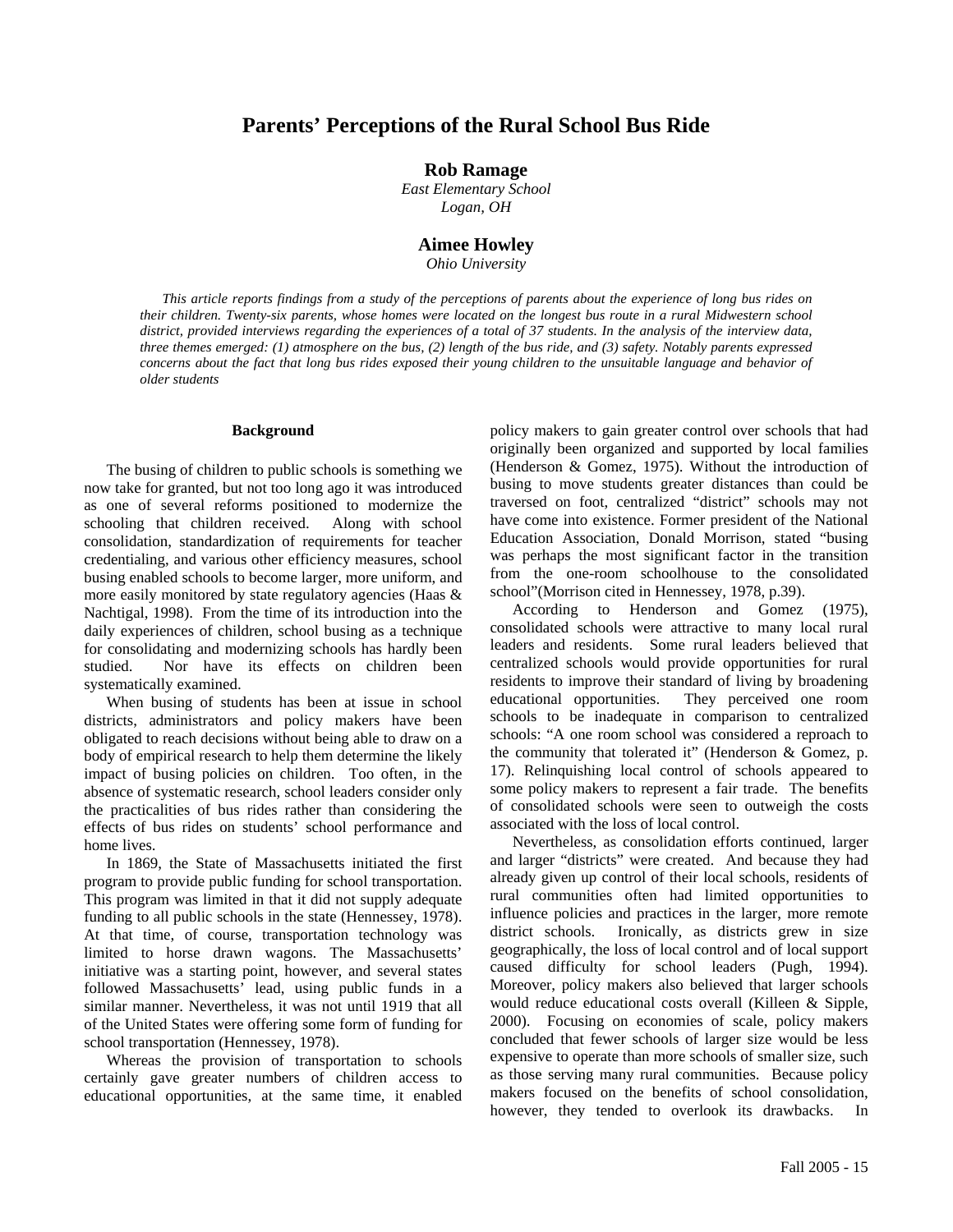particular, they ignored possible consequences of moving schools out of students' home communities. The busing of many children to one centrally located school was one of these consequences. And a corollary was the incursion on children's time – for farm work, family life, or leisure pursuits -- that long bus rides implicated (Fox, 1996).

Research addressing the practice of school busing and its effects on children and families is quite limited. Even though approximately 60% of public school students in the United States ride buses to and from school, there is very little research examining the impact of this experience on students' health, family life, course choices, involvement in extracurricular activities, school performance, or academic achievement (Zars, 1998).

Some investigators, however, have collected anecdotal data as a way to increase public awareness of the difficulties faced by many rural riders of school buses. Two researchers in West Virginia (Spence, 2000a, 2000b; Zars, 1998) gathered information from children and parents about how children and families were being affected by long bus rides. Several of the reports provided to these researchers suggested that children who experienced long bus rides tended to participate in fewer after school activities. Children with the longest rides also reported little time to do homework, especially when compared with children who walked or had short rides. Furthermore, children who experienced the longest rides over rural roads described the physical exhaustion that resulted from those rides (Spence, 2000a; Spence, 2000b; Zars, 1998).

Adding to evidence provided in these anecdotal reports are findings from a very small body of research on the impact of school bus rides on children. One study based on interviews with 1100 principals in five states, explored the differences between the bus rides experienced by rural and suburban students (Howley, Howley, & Shamblen, 2001). The researchers found that the physical challenges imposed by bus rides were greater for rural students than for their suburban counterparts. In addition, students in rural schools were more likely than those in suburban schools to experience rides of 30 minutes or longer.

Despite increasing interest in conditions that influence students' academic performance, only one study to date has examined the association between the length of students' bus rides and their academic achievement (Lu & Tweeten, 1973). In this study, researchers used data collected from students in 27 Oklahoma school districts. Students completed a standardized achievement test as well as a questionnaire eliciting information about the length of their bus rides, their participation in school activities, and their study habits. Lu and Tweeten concluded that there was a small association between length of students' bus rides and their academic achievement. These findings, however, were challenged by Zoloth (1976), who questioned Lu and Tweeton's sampling procedure and survey design.

Focusing on consequences for family life, Fox (1996) provided a more recent study of the effects of bus rides on children. The study focused on the effects of long bus rides on children's home experiences, including the amount of sleep they got, the time they had for homework, the time they had for play, and the family activities in which they were involved. In the Ontario school district studied, Fox found that length of ride did have an impact on these features of children's lives and was a consideration when families made decisions about what activities to engage in. Fox reported that students with long bus rides chose to participate in fewer in-home and out-of-home activities.

#### **Statement of the Problem**

The present study adds to the small body of empirical research that focuses on the effects of school bus rides on students. It provides a perspective not yet explored in the research literature, namely that of parents. Although parents' perceptions of their children's experiences of busing have been recorded in anecdotal reports (e.g. Spence, 2000a; Zars, 1998), their views have not been studied systematically. This study, therefore, expands on the anecdotal evidence, contributing a more systematic analysis of parents' perceptions. Its specific objective was to examine parents' perceptions of the effects of long bus rides on children's in-school and out-of-school experiences. In other words, the study answered the question: What are parents' perceptions of the effects on their children of long school bus rides?

#### **Methodology**

This study used a structured interview protocol to collect and record parents' perceptions of the effects on their children of long school bus rides. The researchers interviewed parents on the longest bus route in a rural Midwestern school district. Twenty-six parents were interviewed, providing data about the rides experienced by a total of 37 children. Parents who had more than one child riding the bus were asked to respond to the same set of questions about each of their children's experiences because the researchers realized that different children in the same family might experience the bus ride differently. For example, a child's age, gender, or disposition might influence his or her experience of the bus ride.

Structured interviews with parents were based on an interview schedule including 13 items: nine items pertaining to each school aged child in the home who rode the bus at least half the time and four open-ended items pertaining to parents' perceptions of their children's experiences on the bus.

The structured interview method was selected in order to increase the likelihood of parent participation and decrease possible bias introduced by the interviewer's preconceived beliefs (Babbie, 1990; Fowler & Mangione, 1989; Government Accounting Office, 1991). Following procedures recommended for structured interviewing, the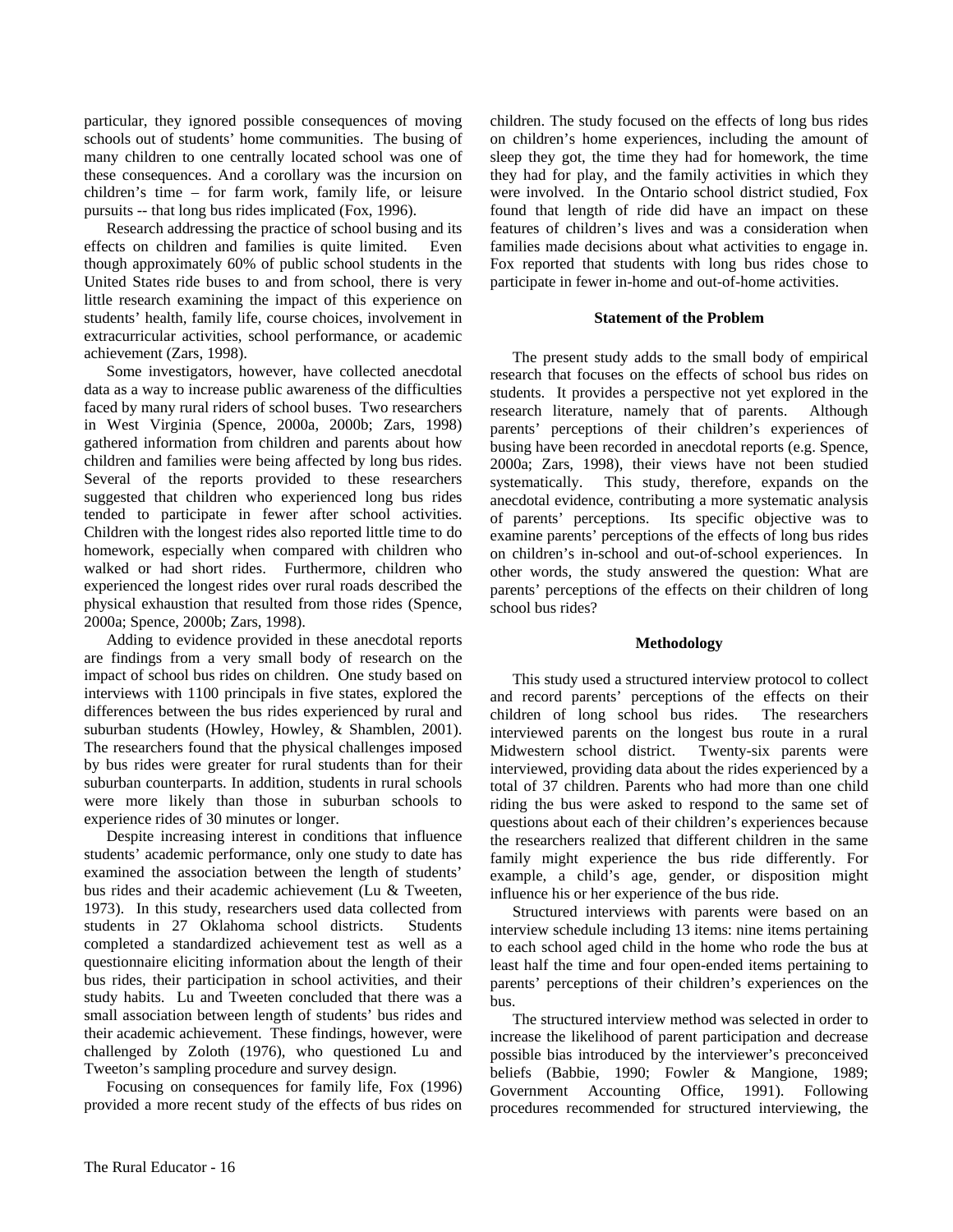interviewer adhered to a strict set of criteria when asking questions and recording responses. When parents responded to the prescribed questions, the interviewer acknowledged their responses and recorded them on a form that provided blank spaces for answers. Every effort was made to keep from assessing, and thereby influencing, the responses parents made, either verbally or with body language (Houtkpoop-Streenstra, 1997).

The use of a structured interview allowed parents to provide sincere responses to questions specifically focused on their perceptions of their children's bus rides (Government Accounting Office, 1990). These questions were placed early in the interview before the study's focus became apparent. Later questions were objective in nature, addressing demographics and not perceptions. Asking the subjective questions early helped to eliminate the possibility that the interviewer might lead parents to provide the sorts of answers that the research team was looking for. The practice of using follow-up questions, which is common in less structured interviews, might have given the interviewer opportunities to lead parents' responses. The structured interview procedures, therefore, reduced social desirability bias as well as assuring the greatest possible objectivity in collecting information from respondents (Fowler & Mangione, 1989).

The researchers obtained permission to pursue the study at a regular public meeting of the school district's board of

Table 1.

education. One of the researchers then met with the school district transportation supervisor to identify the longest bus route and obtain a map of the route, including (1) a list of pick-up and arrival times at homes and at the school and (2) a list of the addresses of students on the bus route. Interviews were conducted at the parents' homes, usually during the late afternoon on weekdays or on Saturday afternoons.

The researchers used a systematic process of content analysis to examine the data collected from structured interviews (Neuendorf, 2002). This approach enabled the researchers to identify generalizations, or themes, evident across the data set (Krippendorff, 1980). In order to complete this analysis, the researchers grouped responses referencing the same issue into "meaning units". The frequency of each "meaning unit" was calculated as a percentage of the total number of responses. Then the researcher drew characteristic phrases from the data set to illustrate each theme.

#### **Findings**

Interview responses were categorized, revealing three major concerns: (a) atmosphere on the bus, (b) length of ride, and (c) safety. Table 1 lists these concerns and the proportions of responses categorized under each theme.

| Proportion of Responses to Themes |           |                             |  |  |  |  |  |
|-----------------------------------|-----------|-----------------------------|--|--|--|--|--|
|                                   | $#$ of    | Proportion of               |  |  |  |  |  |
| Concern                           | Responses | <b>Total Responses (80)</b> |  |  |  |  |  |
| Atmosphere                        | 36        | 45.0%                       |  |  |  |  |  |
| Length                            | 35        | 43.7%                       |  |  |  |  |  |
| Safety                            |           | 11.3%                       |  |  |  |  |  |

Each concern (or theme) encompassed a variety of responses. Table 2 lists each theme and the responses that elucidated parents' concerns.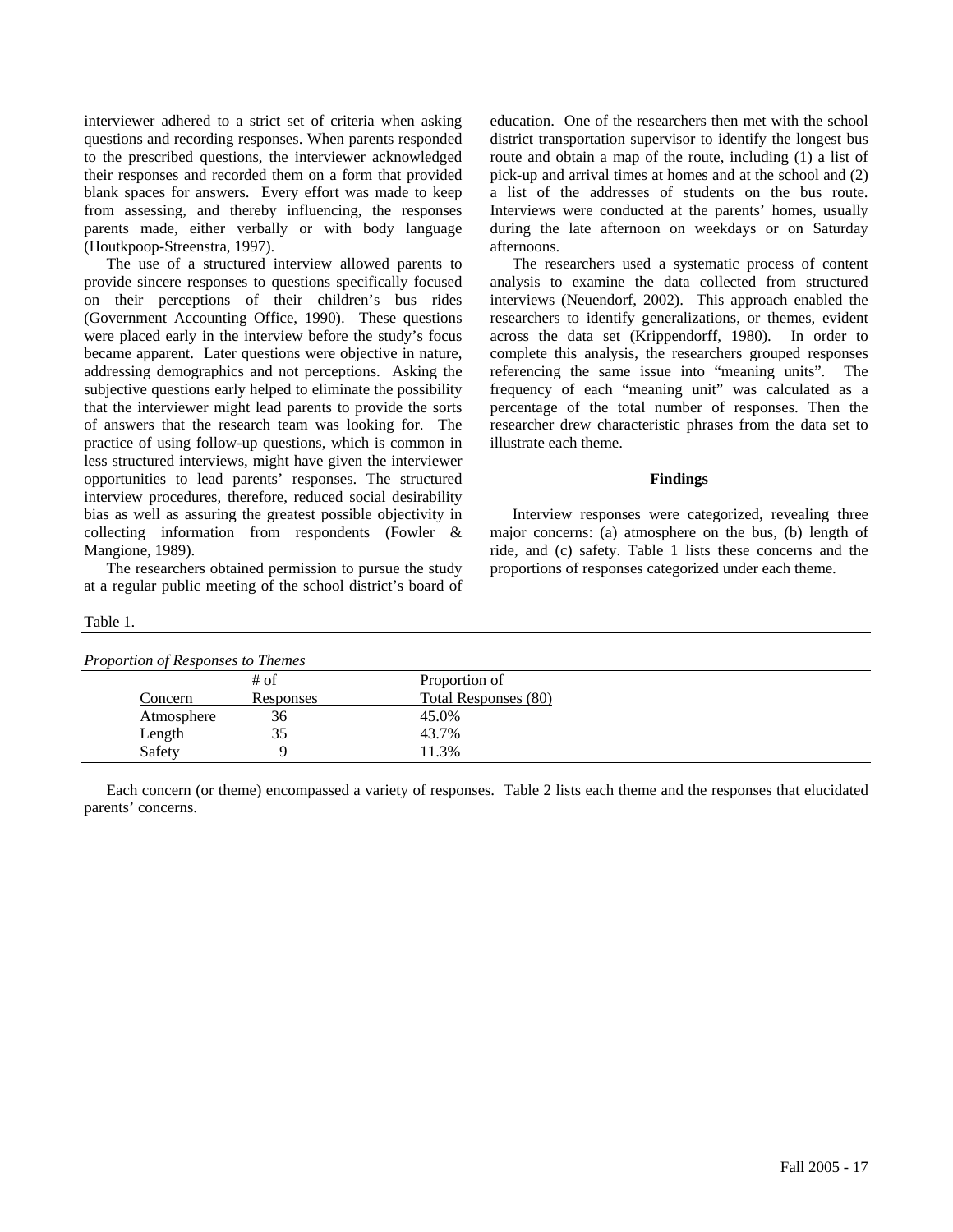#### Table 2.

*Responses Within Each Theme* 

| $\frac{1}{2}$<br>Theme | Response                   | <b>Responses</b> | % of Total Responses |
|------------------------|----------------------------|------------------|----------------------|
| Atmosphere             | Diverse Ages               | 10               | 12.50%               |
|                        | Driver                     | 6                | 7.50%                |
|                        | Language Content           | 6                | 7.50%                |
|                        | Profanity                  | 5                | 6.25%                |
|                        | Overcrowded                | 4                | 5.00%                |
|                        | <b>Student Conflicts</b>   | 3                | 3.75%                |
|                        | Too Loud                   | 2                | 2.50%                |
| Length                 | Too Long                   | 23               | 28.75%               |
|                        | Too Early                  | 5                | 6.25%                |
|                        | Home Late                  | 3                | 3.75%                |
|                        | <b>Boring</b>              | 2                | 2.50%                |
|                        | Long Day                   |                  | 1.25%                |
|                        | <b>Affects Performance</b> |                  | 1.25%                |
| Safety                 | Rough Roads                | 3                | 3.75%                |
|                        | Weather                    | 2                | 2.50%                |
|                        | Supervision                | $\overline{2}$   | 2.50%                |
|                        | Driver                     |                  | 1.25%                |
|                        | Other Cars                 |                  | 1.25%                |

As these data suggest, themes relating to "atmosphere" and "length of ride" predominated, and the theme relating to "safety" was less evident in the data.

When they mentioned specific "atmosphere" issues, parents focused primarily on the consequences of the fact that students of diverse ages ( $6<sup>th</sup>$  grade through  $12<sup>th</sup>$  grade) all rode the bus together. One parent commented, "There are many age groups, and [my child] is exposed to fooling around. It's a negative environment." Because younger children were required to ride the bus with older students for relatively long periods of time each day, parents were concerned about the influence the older students would have on the younger ones. As one parent noted, "there are too many other bad kids ... [and] not many good influences."

Parents also reported that they were concerned about their younger children being exposed to the more "adult" topics discussed among the older children. They mentioned profanity and the sexual content of the language used by older children as the most objectionable behaviors of the older students. One parent explained that with "lack of supervision … [her children] experienced sexual and physical harassment by many other [students]." Another discussed the fact that her children had been exposed to "vulgar language" and explained that they routinely were "being picked on [and] called names."

Overcrowding (sometimes three children to a seat), noise, and conflicts between students were other concerns expressed by several parents about the atmosphere on the bus. One parent reported that because the ride was too long, "it gives her [the daughter] a headache. The bus is too loud."

According to another, the bus ride is unpleasant for her child because of "personality conflicts with other students." Another parent was a bit less specific, explaining that her child had "difficulties with the other students."

These concerns were linked to comments about the bus driver. With the overcrowded conditions and diversity of ages, parents felt the driver could not do all that was needed in order to monitor and control students' behavior. Several parents noted that "lack of supervision" made the bus an unruly place. This issue was of particular concern because the route traversed hilly secondary roads, requiring the driver to concentrate closely on road conditions. One parent explained that because of the difficulty of the job, the "driver is erratic and sometimes irritable."

Parents reported ride length as another significant concern. In fact, in the interviews with those parents who commented on ride length, this concern was always the first mentioned. According to one parent, the "roads take too much time in bad weather. [Children are] getting home late … after dark." Another noted that "the too-long ride hinders [the child's] performance. He is worn out and sleeps a lot in class." Several other parents also voiced concerns about early departure times (e.g., a 6 am pick up time when school didn't start until 8 am) and late arrival times after school (e.g., a 5 pm arrival time when school ended at 2:55 pm). In addition, parents commented that long rides were boring. As one parent noted, "it's too long. [My children] do not like assigned seats." Another said, "They get restless." According to another, children were expected to read during the long bus ride, but her child "hates to read."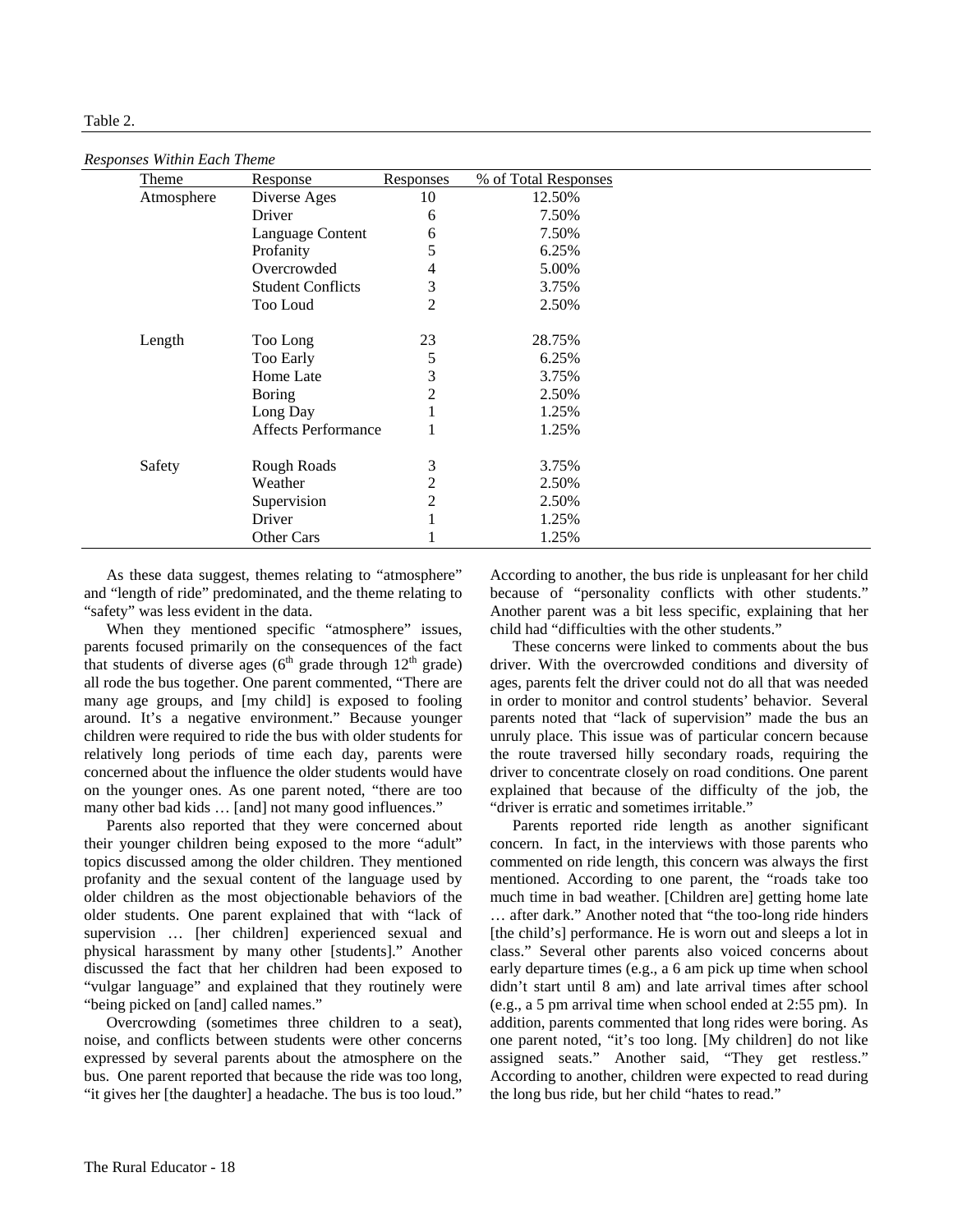Safety was another theme, but it was mentioned less frequently. Parents' concerns focused on rough roads (mountainous and twisting), adverse weather conditions, and the capability of the driver to handle the situation. According to one parent, "the former bus driver drove too fast on country roads. Safety [was] not a priority [for that driver.]". One parent described the problem caused by other drivers speeding on rural roads. She described a situation in which "cars are rear-ending the bus on hills. People drive too fast on the road." The parent elaborated by explaining that speeding drivers created a dangerous situation for the bus when it stopped to pick up children just over the crest of hills or around tight curves.

#### **Interpretation and Implications**

This study's findings correspond with several of the themes reported by Spence (2000a, 2000b). The themes she reported called attention to the plight of families in which children experience long and arduous bus rides. Problems associated with the length of bus rides, such as early morning departures, late evening arrivals, boredom, and fatigue, were reported in the present study as well.

In addition, the present study detailed parents' concerns about atmosphere on the bus, and these concerns were also similar to those reported by Spence (2000b). The West Virginia parents quoted in Spence's report expressed concern about young children riding buses with older students as well as concern about student conflicts during long bus rides. The problems associated with student safety and student conflicts were made worse when drivers were forced to focus on driving the bus under demanding conditions (Spence, 2000b). Atmosphere issues including diverse ages, driver supervision, inappropriate language, and student conflicts were, as discussed above, also reported by parents in the present study.

Even though safety issues were reported less frequently than concerns about ride length and atmosphere on the bus, parents in the present study did make points about bus safety that were similar to those recorded by Spence (2000b). Spence reported that parents worried about mountainous terrain and winding roads, especially in adverse weather. Parents in the present study reported nearly identical concerns about terrain and weather, adding, in one case, concern for motorists who drive too fast on rural roads.

Findings from this small-scale study as well as from related reports and studies suggest that the impact of long bus rides on school children is not a trivial concern and, therefore, deserves the attention of educational researchers and policy makers. Nevertheless, research to date has hardly been definitive. Additional research—including studies with larger samples and studies that examine associations between bus ride conditions and various relevant outcomes (e.g., homework time, family time, student achievement, extracurricular participation)—are clearly needed.

#### **Implications for Practice**

Funding restrictions and the propensity of many states to push for the consolidation of small schools and school districts are creating longer bus rides for many rural students. This study focused on only one bus route in one rural school district, and there are several implications for practice pertaining in particular to that district. These implications, however, are illustrative of the sorts of practical approaches that other similarly situated districts might want to consider.

Given evidence about the unhealthy social environment created on buses that traverse long distances with students ranging in age from early childhood through late adolescence, district officials might want to consider adding supervisors or monitors to buses with the longest rides, most difficult driving challenges, or most overcrowded conditions. These personnel could help maintain a better atmosphere on the bus by providing greater supervision than a lone driver is capable of providing. The additional supervision made possible by the use of monitors would allow the bus driver to focus fully on driving the bus on difficult roads under variable, and sometimes hazardous, weather conditions. Another modification the school district might consider would be the addition of bus routes. By dividing up long bus routes into several shorter routes, rides for children could be shortened.

Of course, under-funded rural districts might want to find ways to accomplish these changes without incurring additional expenses. Asking parents or "foster grandparents" to volunteer as bus monitors might be one inexpensive option. Furthermore, where bus drivers are paid for a halfday of work, dividing routes might be workable without incurring additional expenses for salaries.

Some rural districts have been able to limit school consolidation, and these districts may turn out to be fortunate. An accumulating body of evidence on small schools (e.g., Howley, 1996a, 1996b) shows the academic benefits associated with this policy decision. Findings about bus ride length—including those reported here—suggest that decisions about consolidation may also have an impact on children's physical and emotional well-being.

#### **References**

- Babbie, E. (1990). *Survey research methods* (2nd ed.). Belmont, CA: Wadsworth.
- Fowler, F. J., Jr., & Mangione, T.W..(1989). *Standardized survey interviewing: Minimizing interviewer-related error.* Newbury Park, CA: Sage.
- Fox, M. (1996). Rural transportation as a daily constraint in students' lives. *Rural Educator*, 17(2), 22-27.
- General Accounting Office (1991). *Using structured interviewing techniques.* Washington, DC: Program Evaluation and Methodology Division Report